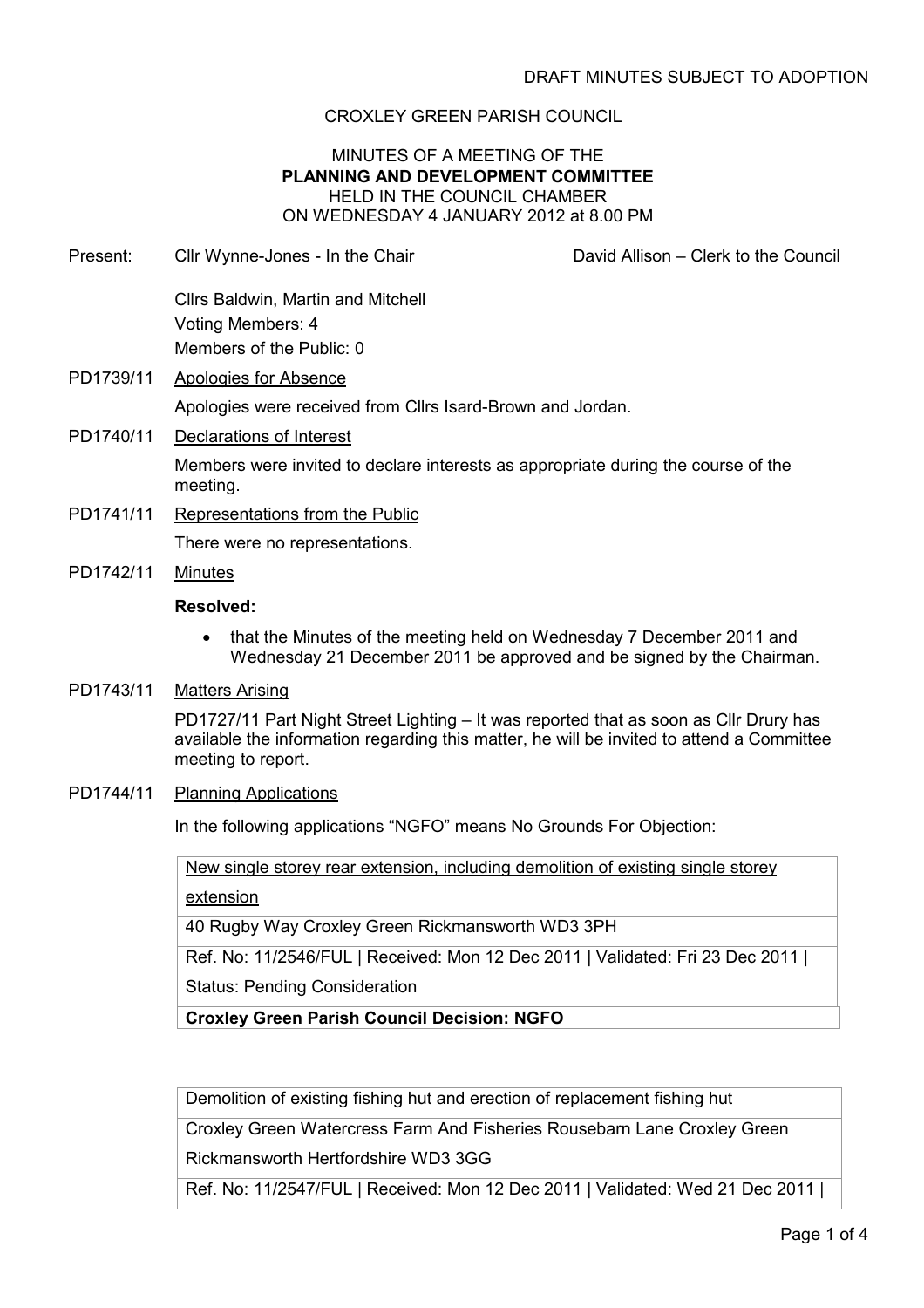Status: Pending Consideration

# Croxley Green Parish Council Decision: NGFO

Demolition of existing garage and erection of a two storey side and rear extension and rear conservatory

16A Copthorne Road Croxley Green Rickmansworth Hertfordshire WD3 4AE

Ref. No: 11/2498/FUL | Received: Mon 05 Dec 2011 | Validated: Fri 30 Dec 2011 | Status: Pending Consideration

# Croxley Green Parish Council Decision: NGFO

Loft conversion involving hip to gable extension, rear dormer window and front rooflights.

43 Winton Crescent Croxley Green Rickmansworth WD3 3QX

Ref. No: 11/2489/FUL | Received: Mon 05 Dec 2011 | Validated: Fri 23 Dec 2011 |

Status: Pending Consideration

Croxley Green Parish Council Decision: NGFO

# CERTIFICATES OF LAWFULNESS, DISCHARGE OF CONDITIONS AND NON-MATERIAL AMENDMENTS TO PLANNING APPLICATIONS – FOR MEMBERS INFORMATION ONLY

Members noted the following applications:

Non Material Amendment to planning permission 05/1382/FUL: Change external

facing brick type where identified within the revised materials schedule

Durrants Lincoln Way Croxley Green Hertfordshire

Ref. No: 11/2496/NMA | Received: Mon 05 Dec 2011 | Validated: Mon 05 Dec 2011 |

Status: Application Permitted

# PD1745/11 Recent Decisions by Three Rivers District Council

# APPROVED

| <b>Application:</b>   | Retrospective: Installation of 7 Solar PV panels mounted on A-<br>frames on flat roof of ground floor rear extension |
|-----------------------|----------------------------------------------------------------------------------------------------------------------|
| <b>Address:</b>       | 49 Canterbury Way Croxley Green Rickmansworth                                                                        |
| <b>Reference No:</b>  | 11/2421/RSP                                                                                                          |
| <b>CGPC Decision:</b> | NGFO.                                                                                                                |
| <b>TRDC Decision:</b> | Approved                                                                                                             |
|                       |                                                                                                                      |

# PD1746/11 Appeals Against Planning Decisions

There were no Appeals to note.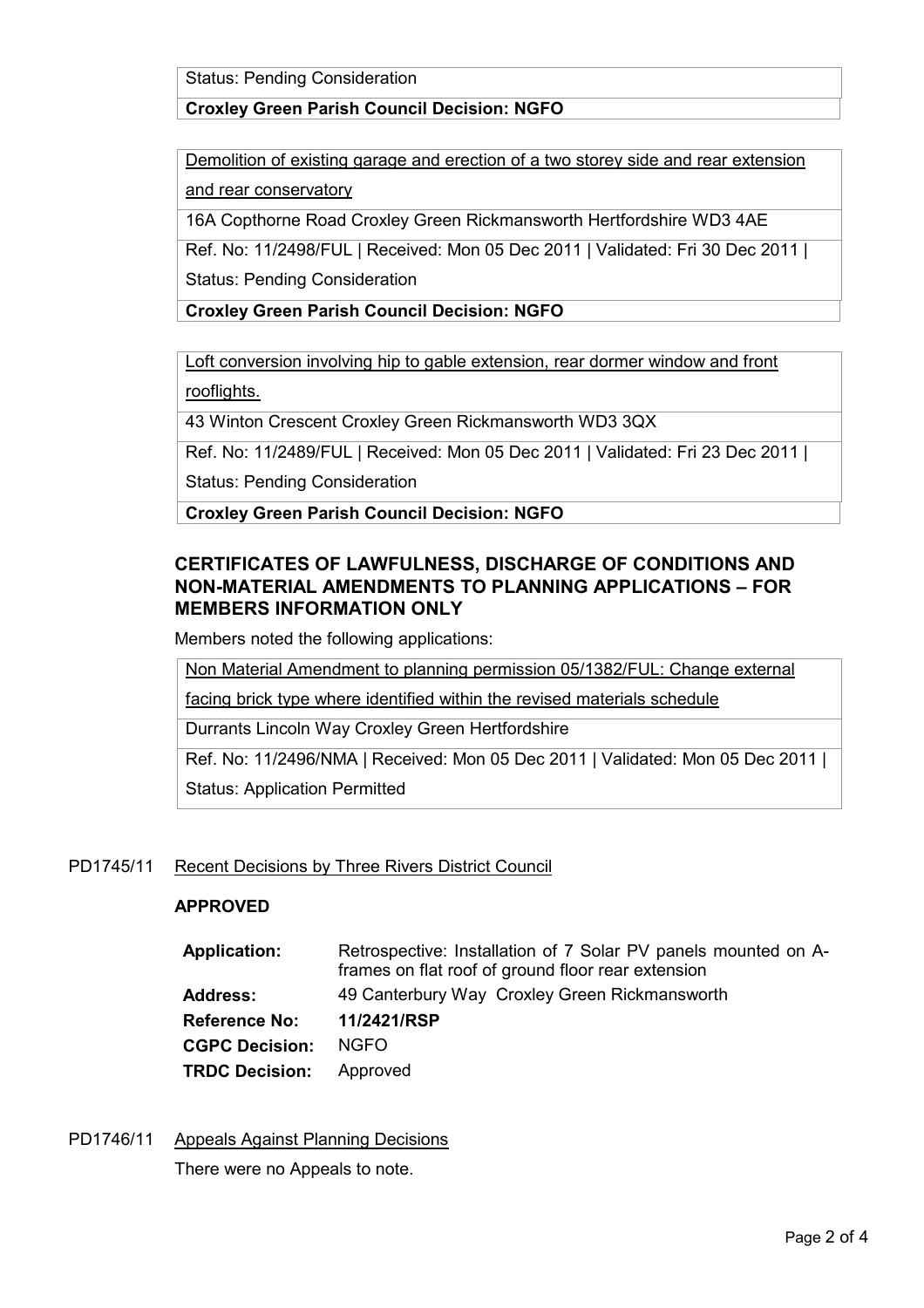# PD1747/11 Budget 2012/13

The Chairman introduced this item and asked the Clerk to elaborate. The Clerk referred to version 5 of the budget schedule and advised that two additional budget items have been included - Queens Diamond Jubilee Tree (£150) and Allotments project item (£0 in 2012/13). The Clerk added that following the Environment & Amenity Committee (E&A) meeting the night before, it was considered more appropriate that the budget proposal for a Farmers Market was more an E&A matter, as an Event, rather than a Planning & Development Committee matter. Accordingly the financial provision has been moved to the E&A budget proposals.

The Clerk went through each of the items in the budget.

In regard to the proposal for reducing roadside street clutter (£0 in 2012/13), Cllr Mitchell explained that Cllr Bennett would be the lead Councillor on this matter with him supporting and it was intended initially to undertake an audit of the street signs etc and then discuss with Highways appropriate actions and to encourage Highways to approach the Parish Council on any proposals for new signage. Cllr Mitchell continued that whilst no monies were included in the 2012/13 budget year whilst the audit was taking place future funding may be required to execute any agreed action between Highways and the Parish Council.

Cllr Mitchell then went on to explain his budget proposal for Carbon Footprint reduction for houses in Croxley that with the many professional workman in Croxley more needs to be done to draw their attention to what's available on the market to assist house owners reduce their carbon footprint. Cllr Mitchell continued that the first stage may well be to get interested local businesses together with involvement from the Building Research Establishment. The second stage would then be an awareness campaign.

#### Resolved:

• that £500 be included in the draft budget for an awareness campaign on carbon footprints.

Members then discussed the financial provision for the Community Plan which was provisionally in the draft budget at £3,000. It was noted that the current years provision would not be fully expended and unused funds would go into general reserves. The Clerk advised that perhaps the way forward would be to maintain the budget provision as £3,000 but to allocate £1,500 from reserves.

#### Resolved:

• that £1,500 be allocated from Reserves in 2012/13 against the budget provision of £3,000 for the Community Plan.

The Clerk summarised that making the changes as discussed at the meeting resulted in the draft Planning and Development Committee budget being £10,500. It was proposed that this figure be taken forward for Council approval.

#### Resolved:

• that the draft budget proposals totally £10,500 be taken forward for Council approval.

### PD1748/11 Pedestrian Crossings Harvey Road/Watford Road and by Shell Garage, Watford Road

The Chairman introduced this item and advised that the Section 106 contributions from the IMC site, Harvey Road, have been received by Hertfordshire County Council and that the final design of the crossings have been completed.

The Chairman continued that installation of the signalised crossings have been included in Highways next financial year delivery programme circa August 2012.